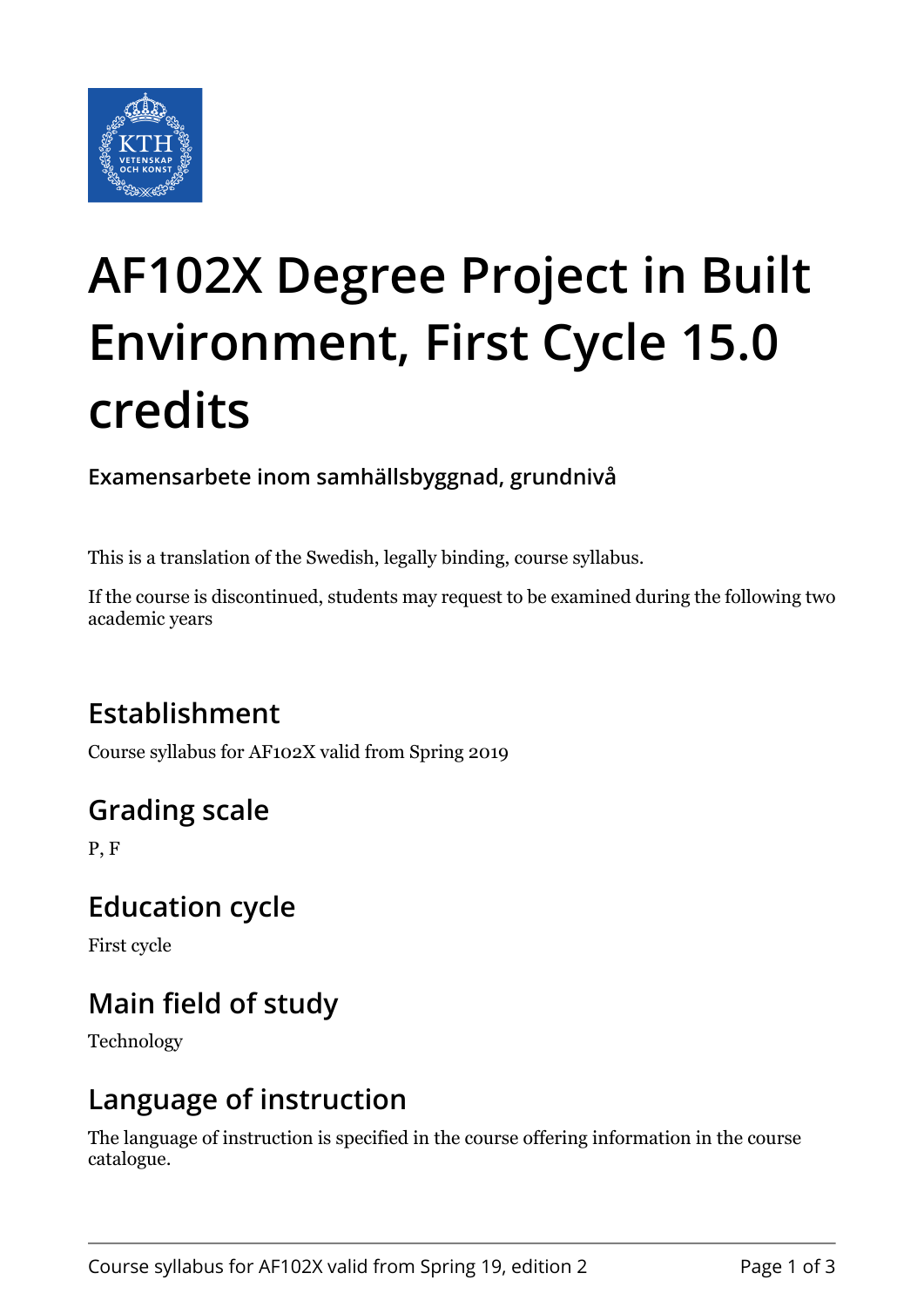## **Intended learning outcomes**

After completed degree project, the student should be able to

Show knowledge of the disciplinary foundation of the chosen subject area, applicable methods and orientation in current research and development and show advanced knowledge within some part of the subject area

Demonstrate the ability to search, collect and use relevant information critically and identify his needs of additional knowledge

Demonstrate the ability to formulate, assess and handle problems and critical discuss phenomena, issues and situations

Demonstrate the ability to plan and with applicable methods carry out assignments within given time frames

Demonstrate the ability to orally and in writing in dialogue with different groups account for and discuss information, problem and solutions

Demonstrate the ability to make assessments considering relevant scientific, social and ethical aspects

Show such skills that is required to work independently within some part of the main field of study technology

Demonstrate understanding ofthe significance ofsustainabilitywithin the subject area

#### **Course contents**

The degree project should constitute a specialisation within the field of technology/the main field of study for first-cycle studies. The course is designed as a limited research project within Civil and Architectural Engineering.

## **Disposition**

The course structure include the following parts: Literature studies, collection and compilation of data, analysis, report writing and oral presentation.

## **Specific prerequisites**

A general condition is that a main part of the studies, at least 120 credits of which 60 credits with progressive specialisation for first-cycle studies within the main field of study, should be completed before the degree project may be started. It is the examiner that decide if the student has the specialisation that is intended and that the student completed the main part of the studies before degree project is started. Exemption can after assessment be granted by the director of first and second cycle education.